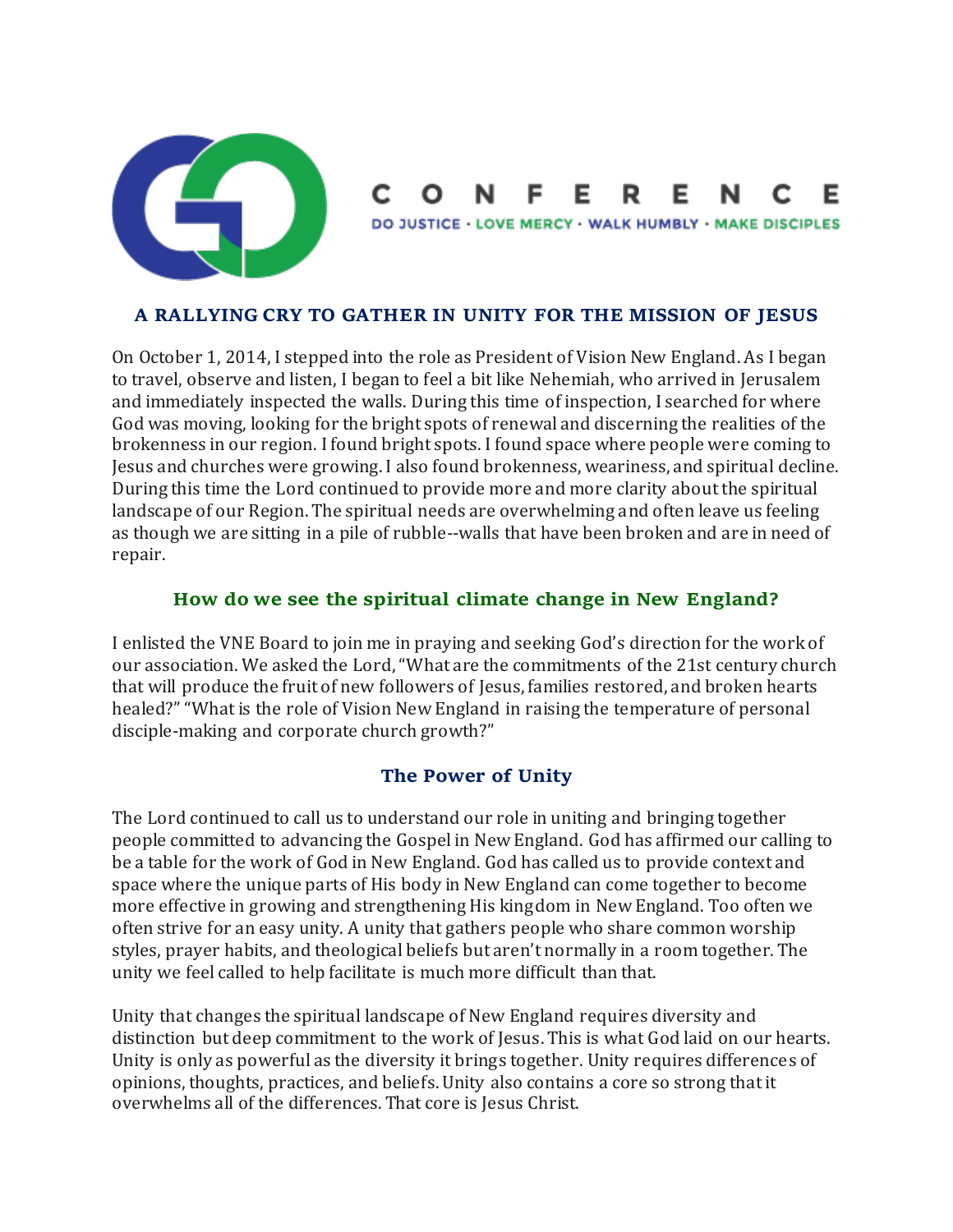VNE believes what will change the spiritual landscape of New England is when local churches and individual Christians unite together on mission to reach the lost and hurting in their unique New England contexts. *Unity in mission* will produce the change we pray and yearn for.

# **The Power of Gathering Together**

I believe that for those who claim Jesus is Lord, we must set aside our differences, come together, and grow in the biblical mandate for all of us to go make disciples, do justice, love mercy and walk humbly. I believe that when we do that, we become more like Christ, humbly accepting that only God has perfect theology. When we join together we provide a testimony to the world of the truth of Jesus as sent by God.

In John 17, Jesus prayed for his followers to be one as He and His Father are one. If we can *unite on mission* to see the lost found in New England, God will move powerfully in our region.

# **A New Congress on Evangelism: The GO Conference was conceived a year ago.**

This powerful belief that God's people can stand *united on mission* gave birth to the GO Conference. A rebirth of VNE's long held Congress. Together, we can find encouragement from each other's struggles and hope in each other's successes in our shared mission. We can honor our distinctions while uniting in our purpose to bring the love of Jesus into our region.

The GO Conference brings us together in order to equip and encourage participants to effectively reach the lost in their communities by doing justice, loving mercy, walking humbly, and making disciples both as individuals and as local churches. Christians across New England hold to different outreach tactics, liturgical practices, and doctrinal beliefs, but with the mission of Jesus as our core, we can learn from one another and encourage one another, even those who might worship and believe differently than we do.

# **Keeping Our Eyes Fixed on Jesus**

If Christ crucified is the center point of our faith, surely we can unite in these four areas.

We need a renewal of personal and corporate commitments to justice, mercy, humility and disciple-making if renewal is going to take place in our region. By coming together, our shared call to reach New England with the hope of Jesus can unite us and overcome our differences. I am passionate about the conference vision, theme and topics. Each speaker was prayerfully selected for this time, this place, and this purpose.